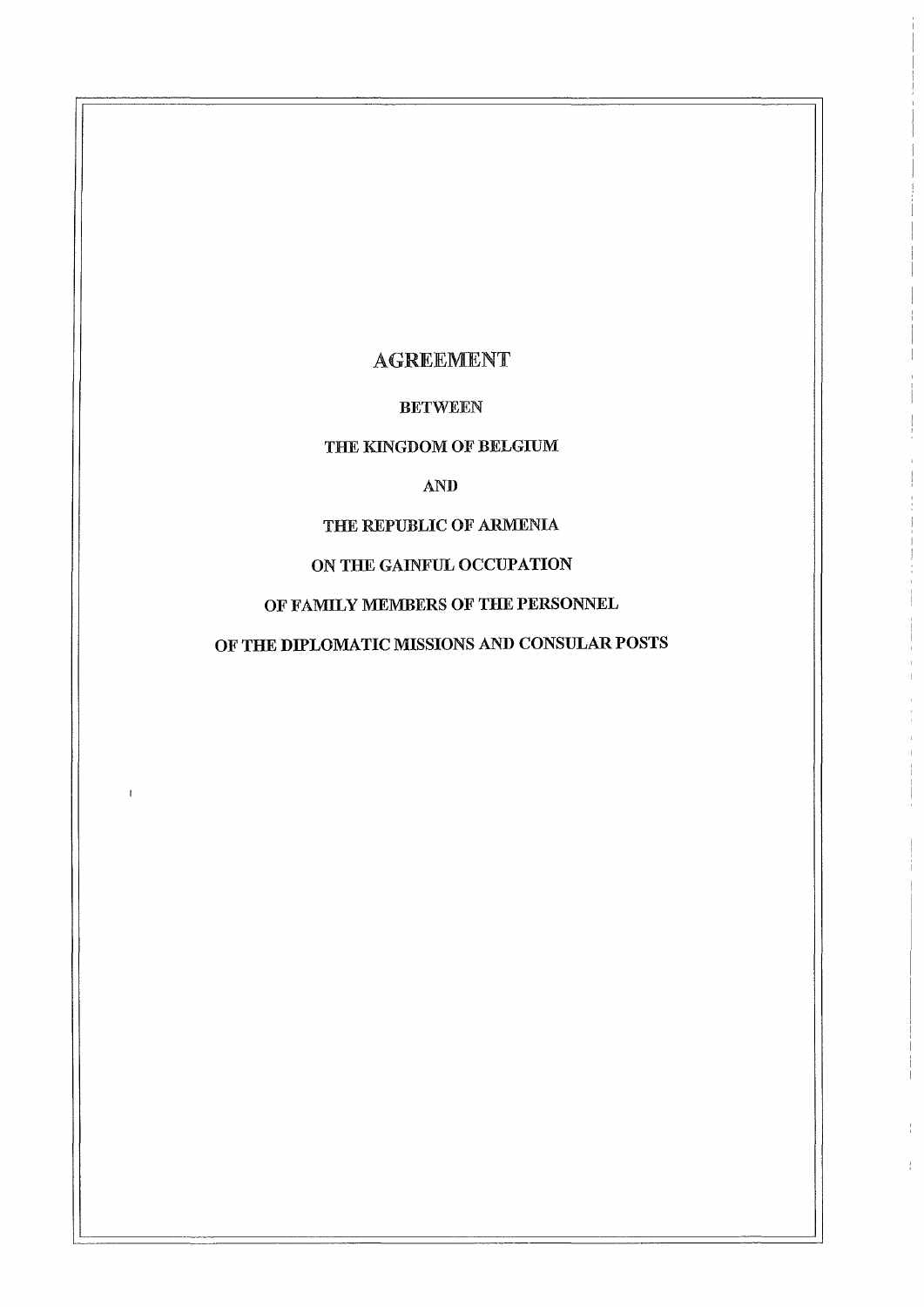AGREEMENT BETWEEN THE RINGDOM OF BELGruM AND THE REPUBLIC OF ARMENIA ON THE GAINFUL OCCUPATION OF FAMILY MEMBERS OF THE PERSONNEL OF THE DIPLOMATIC MISSlONS AND CONSULAR POSTS

THE KINGDOM OF BELGIUM, REPRESENTED BY:

THE FEDERAL GOVERNMENT, THE FLEMISH GOVERNMENT, THE GOVERNMENT OF THE WALLOON REGION, THE GOVERNMENT OF THE BRUSSELS-CAPITAL REGION, THE GOVERNMENT OF THE GERMAN-SPEAKING COMMUNITY,

AND

THE REPUBLIC OF ARMENIA, REPRESENTED BY:

THE GOVERNMENT OF THE REPUBLIC OF ARMENIA,

HEREINAFTER REFERRED TO AS "THE PARTIES",

DESIRING to improve the employment opportunities for family members of the personnel of their diplomatic mission and consular post,

HAVE AGREED AS FOLLOWS: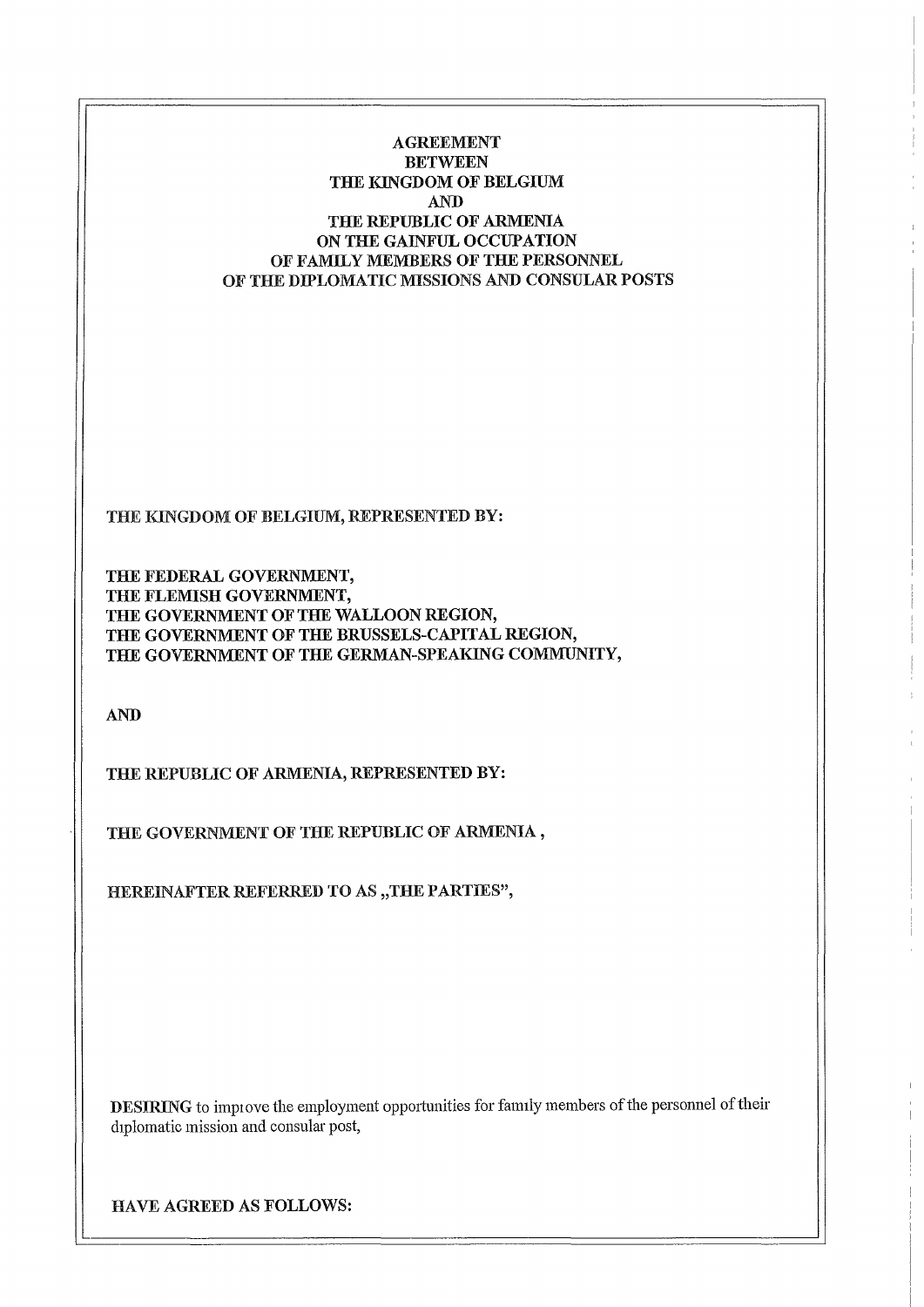# **ARTICLEl**

### SCOPE OF THE AGREEMENT

On the basis of reciprocity, established norms and principles of international law and internal legislation of their States, the Parties agree to authorise a gainful occupation of certain family members of the persounel of the diplomatic mission and consular post from the sending State on the territory of the receiving State.

### **ARTICLE 2**

### DEFINITIONS

For the purposes of this Agreement

- 1. "Personnel of the diplomatic mission or consular post" means the members of the diplomatic mission, the consular post or the peimanent mission to an international organisation with seat in the teceiving State, as defmed in articles 1 of the Vienna Conventions on Diplomatic (1961) and Consular Relations (1963), hereinafter referred to as the Vienna Conventions,
- 2. "Family member" means
	- a) the spouse or accompanying person of a member of the personnel of the diplomatic mission or consular post recognised as such by the receiving State;
	- b) unmarried dependent children up to eighteen years of a diplomatic agent or of a consular official.
- 3. "Gainful occupation" means evety form of temunerative employment, whether selfemployed or as an employee.

### **ARTICLE 3**

### AUTHORISATION

- 1. Authorisation to engage in a gamful occupation is given by the authorities of the receiving State in accordance with the laws and regulations in force in that State and subject to the provisions of this Agreement.
- 2 Such authorisation does not extend to the nationals of the receiving State or permanent residents in its territory.
- 3 Unless the receiving State decides otherwise, authorisation shall not be given to those beneficiaries who, having engaged in a gainful occupation, cease to form part of the household of the persmmel of the diplomatic mission or consular post.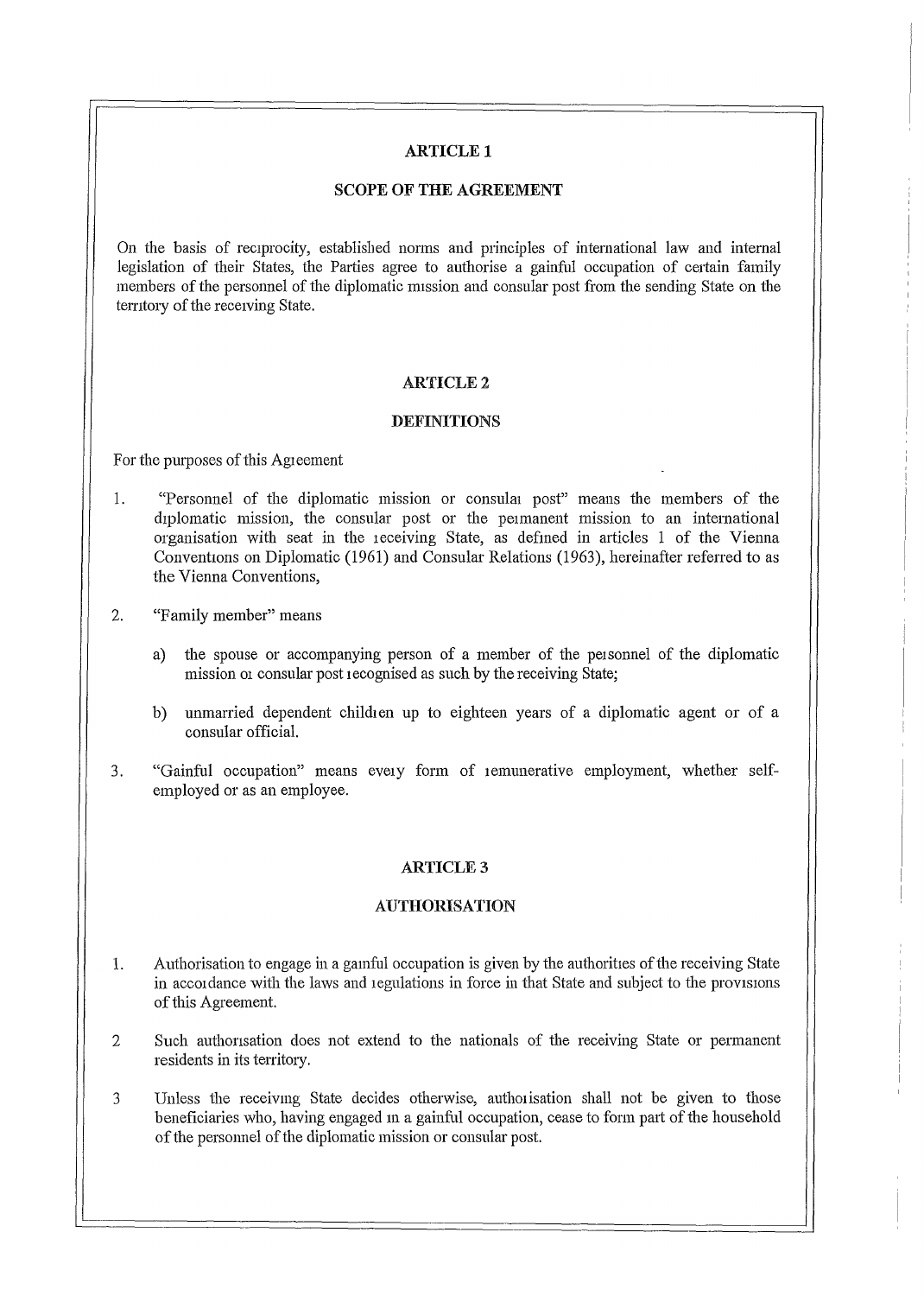The authorisation shall apply during the period in which the personnel of the diplomatic  $\mathbf{A}_{\cdot}$ mission or consular post is assigned to the diplomatic mission or consular post of the sending State in the territory of the receiving State until the conclusion of the term of the assignment

# **ARTICLE 4**

### **PROCEDURES**

- All requests for authorisation to engage in a gainful occupation shall be sent, on behalf of the 1. beneficiary, by the Embassy of the sending State to the Office of Protocol in the Ministry of Foreign Affairs of the Republic of Armenia or to the Protocol Division of the Federal Public Service Foreign Affairs, Foreign Trade and Development Cooperation of the Kingdom of Belgium accordingly.
- Upon verification that the person is a family member within the scope of the definitions of 2. Article 2, and processing of the official request, the Embassy of the sending State shall be informed by the Ministry of Foreign Affairs of the Receiving State that the family member is eligible for gainful occupation.
- The procedures followed shall be applied in a way that enables the beneficiary of the 3. authorisation to engage in a gainful occupation as soon as possible. All requirements relating to work permits and any other similar formalities shall be favourably applied.
- Authorisation for the beneficiary to engage in a gainful occupation shall not imply exemption 4. from any legal or other requirements relating to personal characteristics, professional or other qualifications that the individual concerned must demonstrate in engaging in a gainful occupation.

### **ARTICLE 5**

# CIVIL AND ADMINISTRATIVE PRIVILEGES AND IMMUNITIES

In cases where the beneficiary of the authorisation to engage in a gainful occupation enjoys immunity from the civil and administrative jurisdiction of the receiving State, in accordance with the provisions of the Vienna Conventions or of any other applicable international instrument, such immunity shall not apply in respect of any act carried out in the course of the gainful occupation and falling within the civil or administrative law of the receiving State The sending State shall waive immunity from execution of any sentence in relation to these matters.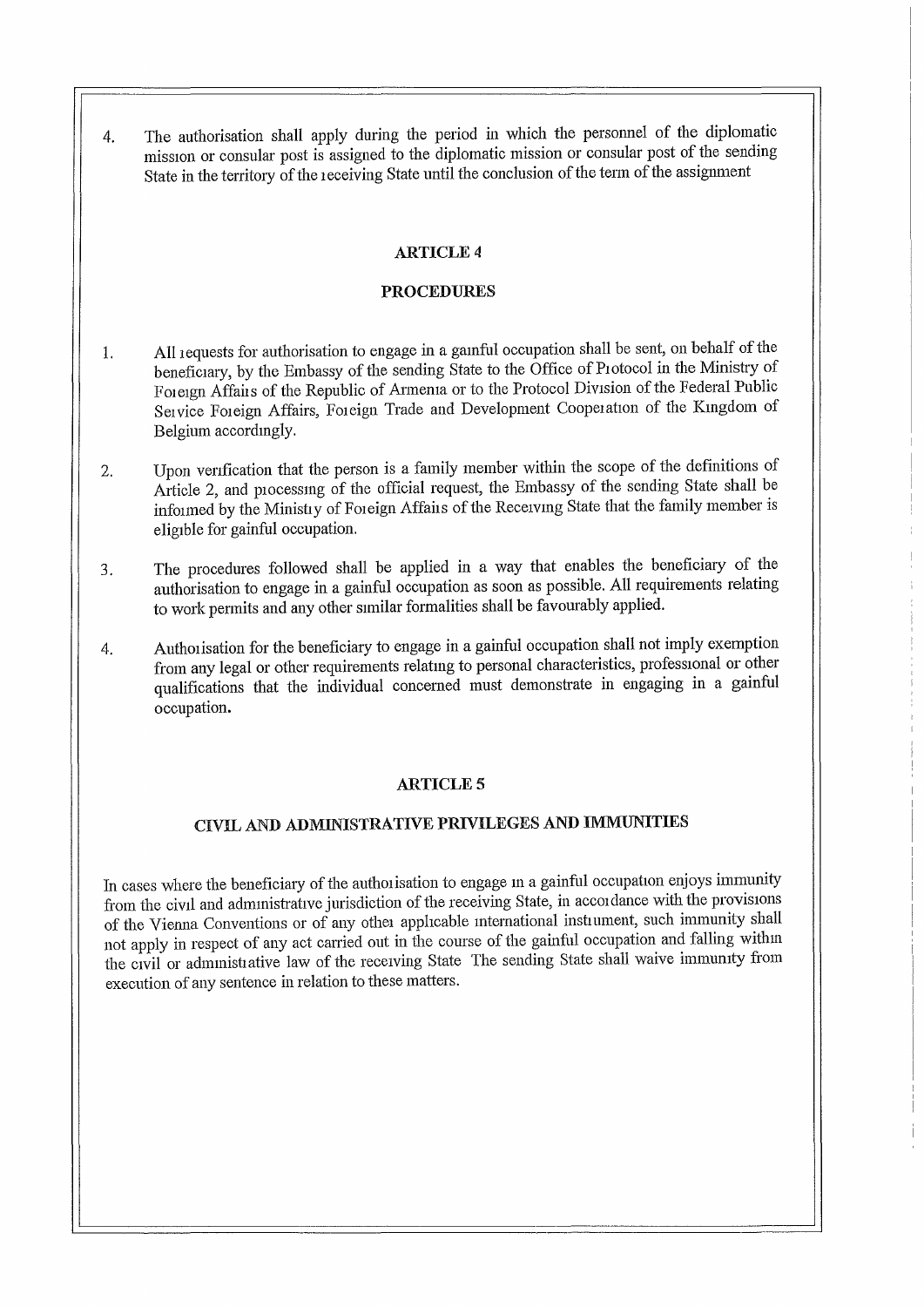### **ARTICLE 6**

#### **CRIMINAL IMMUNITY**

In cases where a beneficiary of the authorisation to engage in a gainful occupation enjoys immunity from the criminal jurisdiction of the receiving State, in accordance with the provisions of the Vienna Conventions or of any other applicable international instrument

- the sending State shall waive the immunity from criminal jurisdiction enjoyed by the a) beneficiary of the authorisation with regard to the receiving State in respect of any act or omission arising from the gainful occupation, except in special instances where the sending State considers that such a waiver could be contrary to its own interests;
- such a waiver of immunity from criminal jurisdiction shall not be construed as extending to  $b)$ immunity from execution of the sentence, for which a specific waiver shall be required In the case of such a request, the sending State shall give serious consideration to the request of the receiving State.

### **ARTICLE 7**

### **TAXATION AND SOCIAL SECURITY REGIMES**

In accordance with the provisions of the Vienna Conventions or of any other applicable international instrument, beneficiaries of the authorisation to engage in a gainful occupation shall be subject to the taxation and social security regimes of the receiving State for all matters connected with their gainful occupation in that State.

### **ARTICLE 8**

### AMENDMENTS AND SUPPLEMENTS

This Agreement may be amended and supplemented at any time by a written agreement between the Parties Any such agreement shall enter into force in a manner provided for in Article 11.

### **ARTICLE 9**

#### **DISPUTE SETTLEMENT**

Any controversy with regard to the interpretation or application of the present Agreement shall be resolved through consultations and negotiations between the Parties.